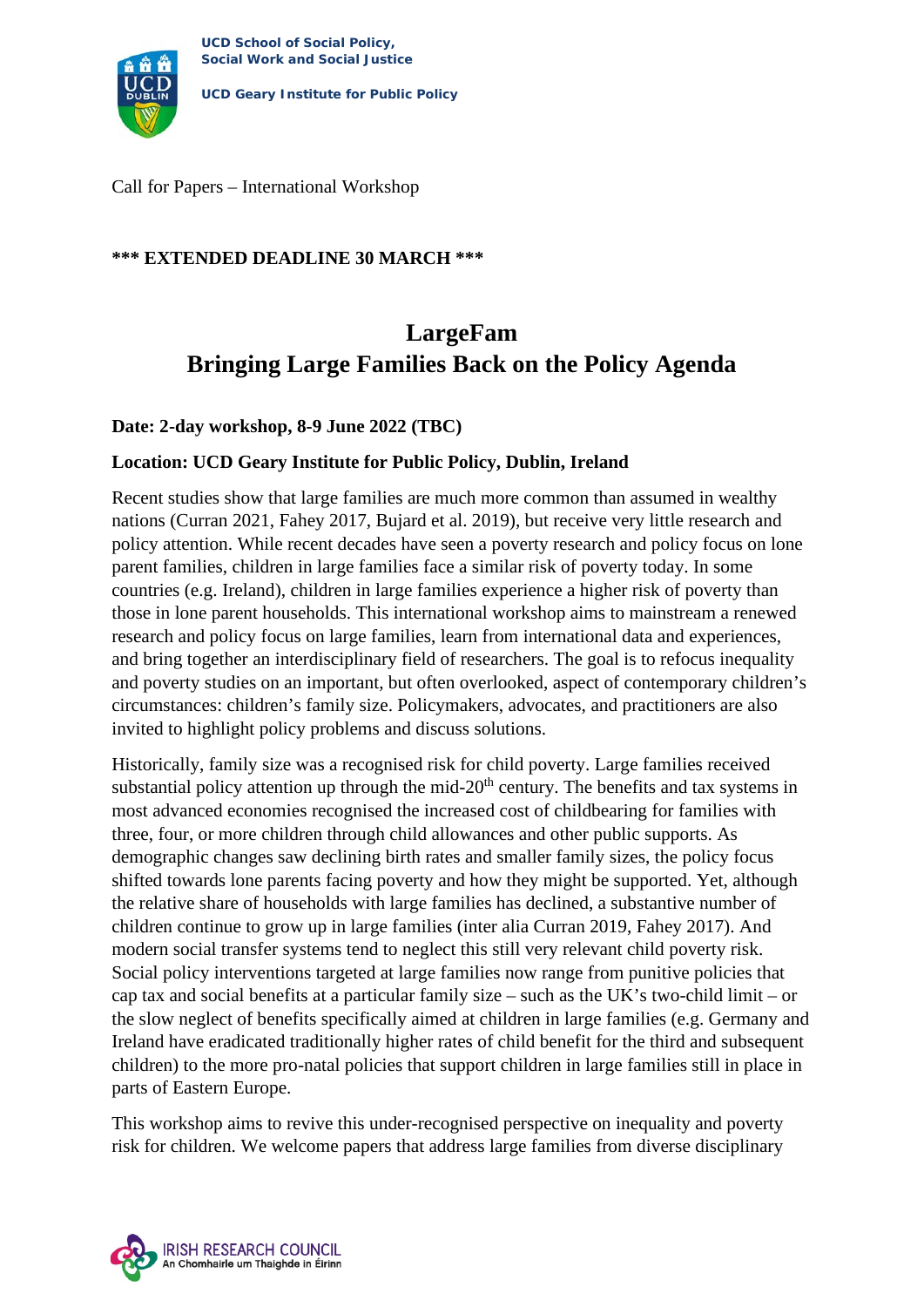

**UCD Geary Institute for Public Policy**

backgrounds, methodological perspective and across the globe. In particular, we are interested in papers that contribute to our empirical understanding of:

- **What constitutes a large family today?** Some studies draw the line at 3 children (Bujard et al. 2019), while other estimates consider only four and more children (Curran 2019).
- **What is the socio-demographic profile of large families?** In popular and potentially harmful – discourses, two competing extremes often dominate the debate and media portrayals that the modern large family is either a rich one (purposefully large to show they can afford to be) or a poor one (purposefully to claim child-related benefits). We are seeking papers that detail the profile of contemporary large families as well as contributions that scrutinise these discourses and public perceptions through empirical analysis.
- **How are social policy interventions target large families?** Single-country or comparative policy papers are sought that analyse social policy interventions addressing large families, including changes over time. This includes policy simulations on the distributive effects of how number of siblings are treated in benefit and tax systems.

## **Confirmed keynote speakers:**

Prof. Tony Fahey (University College Dublin, Ireland)

- Dr. Ruth Patrick (University of York, United Kingdom)
- Dr. Martin Bujard (Federal Institute for Population Research, Germany)

Submit your abstract by **30 March 2022 (10.00 IST, Dublin)** at the following online form: <https://forms.gle/gz7gPxcdNMckcnef6>

The conference is free of charge. Catering is provided throughout the conference for presenters, including a conference dinner. We will be able to cover travel and accommodation, but please indicate in your submission if you would like to be considered for a travel grant.

This conference aims to build a new network of researchers interested in large families, alongside a special issue. Therefore, an in-person workshop will be prioritised, in line with government COVID-19 restrictions as of spring/summer 2022, to facilitate networking and personal exchanges.

#### **Organisers:**

**Dr. Stephan Köppe**, UCD School of Social Policy, Social Work and Social Justice, [stephan.koeppe@ucd.ie](mailto:stephan.koeppe@ucd.ie)